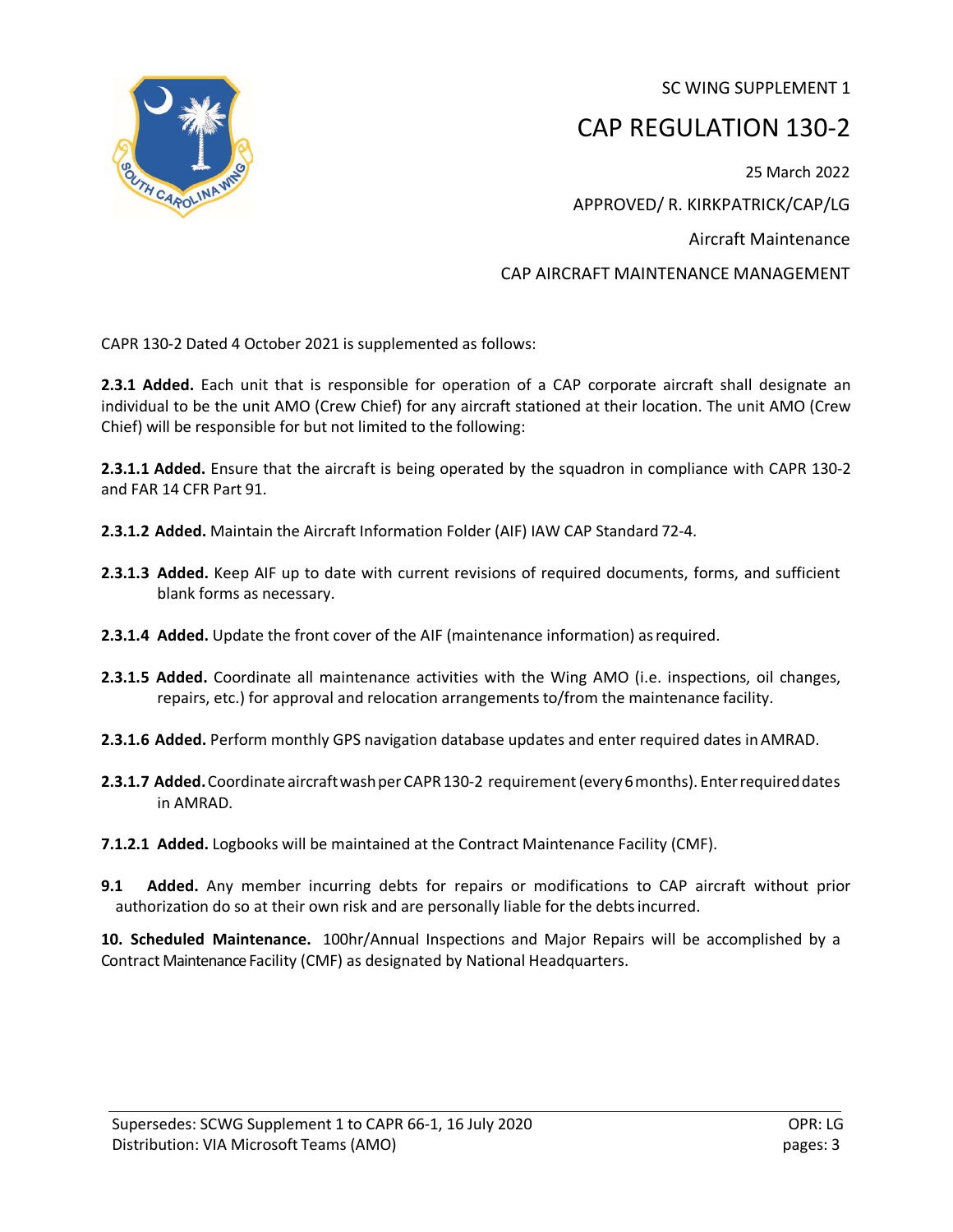**10.4.6.1**. **Added.** Unit AMO (Crew Chief) will accomplish a yearly aircraft inspection using CAPF 71 (Aircraft Inspection Checklist) and send a copy of the CAPF 71 to the Wing AMO, to include any discrepancies noted.

**10.5. Added.** Sorties flown to support consolidated maintenance will be flown as A9 missions. Fuel and oil consumed on A9 sorties will be charged to the NHQ credit card assigned to each aircraft. The pilot is responsible for entering flight information, to include fuel receipts, in WMIRS. All A9 sorties will be released by the AMO or DO.

**11. Non-Scheduled Maintenance.** Preventative Maintenance and Maintenance performed at other than the CMF, will be documented and forwarded to the Wing AMO for entry in the appropriate aircraft logbooks.

> Chris Peterson, Colonel, CAP Commander